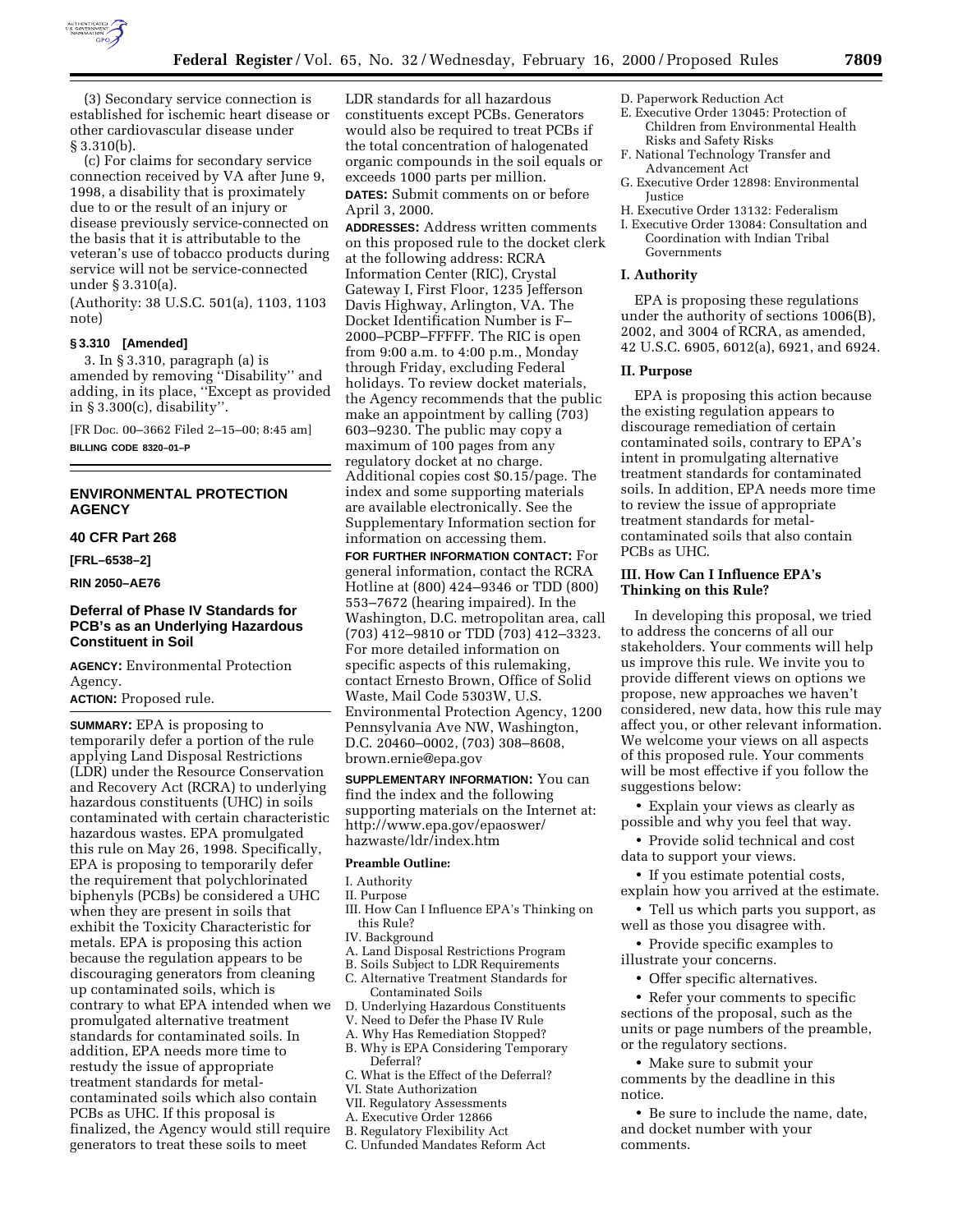## **IV. Background**

### *A. Land Disposal Restrictions Program*

The LDR program requires that generators of hazardous wastes pretreat the wastes before they can be disposed of on land. The treatment must substantially reduce the toxicity or mobility of the hazardous waste to minimize short-and long-term threats to human health and the environment posed by the waste's disposal. EPA typically accomplishes this objective by requiring that hazardous constituents in the wastes be treated to, or be present at levels no greater than levels that can be achieved using the Best Demonstrated Available Technology for the waste.

#### *B. Soils Subject to LDR Requirements*

The rule subjects soils contaminated with hazardous wastes to LDR requirements when a generator excavates soils from an area of contamination and disposes of it in a land disposal unit. (See RCRA sections 3004(d)(3) and (e)(3); 63 FR 28602) 1. Before the Agency promulgated LDR Phase IV standards, the Agency subjected contaminated soil to the same land disposal restriction treatment standards that apply to industrial process waste. EPA, however, has promulgated different treatment standards for contaminated soils than for process wastes. The Agency did so because:

Soils are physically different from process wastes, so that the same treatment standards may not be technically appropriate. See 63 FR 28603.

When generators apply treatment standards for process wastes to contaminated soils, environmentally counterproductive results can ensue, because generators often choose not to undertake remediation such as the exhumation and treatment of contaminated soils, even though the Agency feels is the most permanent approach. See 63 FR 28603–28604. This is because EPA cannot always compel generators of contaminated soil to exhume, treat and redispose the soils.

The relevant statutes and rules often allow generators to remediate soils by leaving contaminated soil in place and providing controls on possible human

exposure to those soils, (for example, capping) which can be much less expensive than requiring that generators excavate and treat the soil. See 63 FR 28603–28604; *see also Louisiana Environmental Action Network v. EPA*, 172 F. 3d 65, 67, 70 (D.C. Cir. 1999) which upheld EPA's authority to develop more lenient treatment standards for contaminated soils and other remediation wastes in order to encourage remediation involving exhumation and treatment of these wastes, since ''the agency's authority to compel high-quality disposition of such waste is not as great as it is for as yet undisposed waste.''

## *C. Alternative Treatment Standards for Contaminated Soils*

Generators have the option of complying either with the existing treatment standards for industrial process waste or with the new soil treatment standards. The purpose for these new standards is to encourage generators to remediate and treat contaminated soil, and in particular, to avoid discouraging such remediation when soil is contaminated with organic hazardous constituents. See 63 FR 28603. For soils contaminated with organic hazardous constituents, this choice posed special potential to discourage aggressive remediation because the Agency treatment standards for organic hazardous constituents in process wastes are based on performance of combustion technology. Generators often cannot achieve these standards except by combusting the wastes—a very expensive remedy for soils, and not always technically appropriate. See 63 FR 28603–28604. In recognition of this limitation, EPA established the special soil treatment standards for organics at levels that generators may achieve by technologies other than combustion; that is, EPA established the standards based on the performance of non-combustion technologies. See 63 FR 28614–28617.

### *D. Underlying Hazardous Constituents*

Importantly for the present proposal, the existing standards further require that generators treat all UHC in contaminated soils. See 63 FR 28608– 28609; 40 CFR 268.49(d). A ''UHC,'' for this purpose, is any hazardous constituent that might be present in the soil at levels exceeding 10 times the Universal Treatment Standard for that constituent. See 40 CFR 268.49(d). In the Phase IV rule, EPA imposed this requirement for the first time on soils exhibiting the Toxicity Characteristic

(TC) for metals, and on soils containing listed hazardous wastes. 2

PCBs can be an example of UHC in contaminated soils, including metalcontaining soils. Where this occurs, the Phase IV rule establishes an alternative treatment standard of 100 ppm total PCBs in soil (10 times the Universal Treatment Standard) or 90 percent reduction of total PCB concentrations in the soil, whichever is higher. See 40 CFR 268.49(c). The other option available to generators is to treat soils to the standards applicable to process wastes, although in that instance as well, soils that exhibit a hazardous characteristic must achieve treatment standards for UHCs before they are disposed on land. 40 CFR 268.40(e). EPA found that generators can achieve these standards without applying combustion technology, see 63 FR 28616 Table 4, although treatment often requires that heat be applied to the waste, as occurs with thermal desorption technology.

The statutory provisions potentially address PCBs in soils in other way. The so-called California list provision, RCRA section  $3004(d)(2)(E)$ , provides that hazardous wastes that contain halogenated organic compounds at concentrations equal to or exceeding 1000 ppm cannot be land disposed. Congress specified this level (and the other California list levels) as a starting point in the land disposal prohibition process, prohibiting land disposal of wastes that pose the most obvious hazards. See 51 FR 44718 (Dec.11, 1986). PCBs are a type of halogenated organic compound. Consequently, in the absence of the Phase IV PCB standards, the 1000 ppm level would be the upper bound of PCBs that can be in contaminated soil without triggering LDR treatment requirements (i.e., contaminated soils could not be land disposed equal to or greater than 1000 ppm).

#### **V. Need to Defer the Phase IV Rule**

## *A. Why Has Remediation Stopped?*

Unfortunately, initial indications are that the requirement that PCBs be treated as a UHC in soils exhibiting the TC for metals is having an effect opposite to what EPA intended. Cleanups of sites with metal characteristic soils where PCBs are now a UHC and where the remedy was to involve soil exhumation, treatment and redisposal have stopped, or been seriously delayed. See Letter from Phillip Comella Esq. to Steven

<sup>&</sup>lt;sup>1</sup>Technically, the soils which are subject to LDRs, are a) soil which contains a listed hazardous waste, and b) soil which exhibits (or, in some cases, exhibited) a characteristic of hazardous waste. See discussion at 63 FR 28617–28619. This notice applies to subsets of each of these types of contaminated soils, as explained later in this notice. This notice also uses the term ''contaminated soils'' to refer to soils which may potentially be subject to LDRs.

<sup>2</sup>The requirement already applied, however, to soils exhibiting the ignitability, corrosivity, reactivity, or organic toxicity characteristics.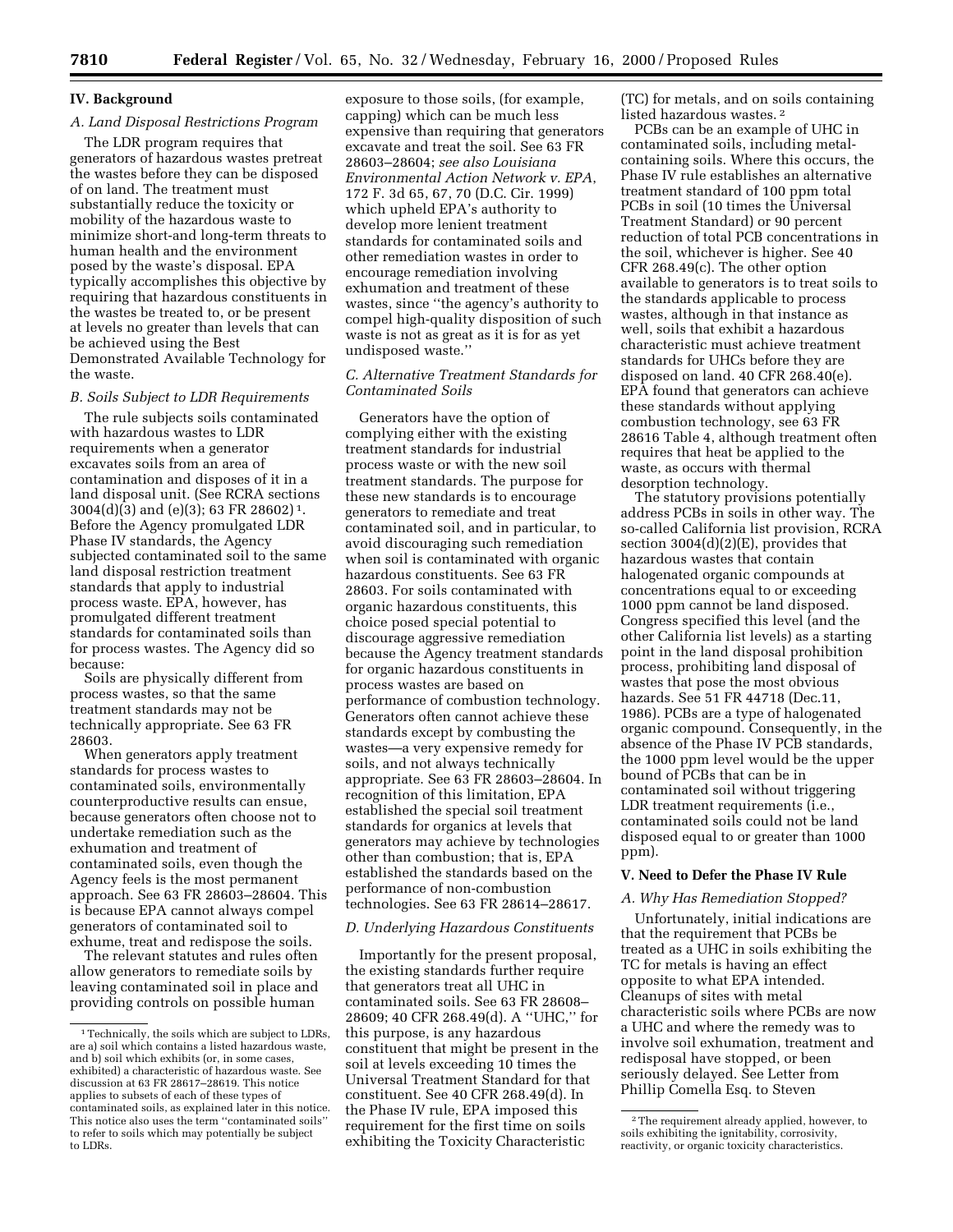Silverman, EPA Office of General Counsel, April 21, 1999 detailing experiences of private entities, including waste generators, treaters and disposers; Memorandum to Administrative Record, November 2, 1999 (detailing experiences of EPA site managers). As set out in more detail in these communications, the reason is that as a practical matter a choice is now being presented between combustion and leaving soils in place. Some of the reasons attributed for this are:

• limited effective non-combustion treatment presently available for PCBs, and what there is involves mobile units which face potential permitting delays at non-Superfund sites.

• lack of State authorization to implement the amended soil standards, thus retaining PCBs as a UHC, without the option of treating to 10 times the Universal Treatment Standards or 90 percent reduction from initial concentration.

Commenters further note that at least some of these situations could be eligible for a treatment variance under 40 CFR 268.44. Such situations can occur when the standard is demonstrably not achievable using noncombustion technology, or when treatment to LDR levels would discourage aggressive remediation. See *LEAN v. EPA*, 172 F. 3d at 70 (upholding EPA authority to issue treatment variances for remediation wastes where existing treatment standard discourages aggressive remediation). But there are undesirable delays attendant in the variance process, and EPA in any case believes that if a problem with a rule is widespread, it is appropriate to amend the rule rather than issuing variances piecemeal.

EPA does not necessarily agree with all of these comments, but does believe that remediations involving soils contaminated with both PCBs and metals are being delayed or stopped. This has taken place after promulgation of the new Phase IV requirements respecting these soils, and it appears that at least some of the reasons for these delays are legitimate. Thus, this aspect of the Phase IV rule appears to be having an environmentally counterproductive effect of delaying cleanups and discouraging aggressive remediation.

# *B. Why is EPA Considering Temporary Deferral?*

EPA believes it is appropriate to temporarily defer the requirement that PCBs be treated as an underlying hazardous constituent in TC soils under RCRA 1006(b) in order to investigate how best to integrate the RCRA LDR

requirements for PCBs with the cleanup programs under Comprehensive Environmental Response, Compensation, and Liability Act (CERCLA) and RCRA (both the specific ''corrective action'' requirements of RCRA 3004 (u) and (v) and 3008(h), and the cleanup requirements applying to RCRA regulated units, e.g., during closure).

An additional reason EPA is considering a temporary deferral is to investigate further the relationship of the RCRA rules with those for PCB remediation wastes EPA issued under the authority of the Toxic Substances Control Act (TSCA) not long after EPA promulgated the Phase IV rule. See 63 FR 35384 (June 29, 1998). TSCA allows ''bulk PCB remediation wastes'' including soils containing 50 ppm PCBs or greater to be disposed without treatment in a TSCA disposal facility or an RCRA subtitle C landfill. See 40 CFR 761.61(b)(2)(i). These TSCA standards, which allow disposal without treatment of soils containing any concentrations of PCBs greater or equal to 50 ppm, were not established to represent levels at which threats posed by land disposal of PCB-containing soils are minimized. Furthermore, those rules require persons disposing of PCBs to comply with all other applicable Federal, State, and local laws and regulations. These regulations consequently cannot be read as preempting RCRA requirements. Nonetheless, the TSCA rule serves a similar purpose as the RCRA Phase IV rule—an attempt to encourage aggressive remediation of contaminated soil (see 63 FR 35386) and reflects the Agency's judgment that land disposal of these soils is reasonably protective. Certainly as an interim measure EPA believes it appropriate to seek to coordinate better the two sets of rules, and thus to defer the Phase IV rule while we further evaluate the workings and actual effect of the two sets of rules.

#### *C. What is the Effect of the Deferral?*

Should EPA adopt a temporary deferral, the statutory California list provision mentioned above (RCRA section  $3004(d)(2)$  (E)) would create an upper bound on the concentration of PCBs in soil that could be disposed without treatment. As explained earlier, that upper bound would be 1,000 ppm, the statutory limit for halogenated organic compounds. This means that a temporary deferral would only affect a relatively narrow class of wastes: soils exhibiting the TC for metals and containing PCBs in concentration between 100 ppm and 1000 ppm.

RCRA allows temporary deferral of the Phase IV requirement. As in the

temporary deferral of RCRA requirements to accommodate a potentially overlapping regulatory regime for underground storage tanks at issue in *Edison Electric Inst.* v. *EPA*, 2 F. 3d 438 (D.C. Cir. 1993), EPA here needs to investigate further the relationship of different sets of rules addressing PCB-contaminated soil disposal. These soils will be managed protectively during a deferral period, either in RCRA subtitle C or TSCAapproved landfills, and there is a reasonable upper bound on the concentration of PCBs that could be disposed of without treatment. See 2F.3d at 452–53 citing these factors as a reasonable justification for a comparable temporary deferral. Moreover, EPA may permissibly alter land disposal restriction treatment standards for remediation wastes in order to encourage aggressive remediations. See *LEAN*, 172 F. 3d at 69–70.

A final note: The Agency is not contemplating any type of deferral for other organic hazardous constituents in TC metal soils. Nor is EPA accepting comments on the requirement to treat PCBs present as underlying hazardous constituents in soil exhibiting the TC due to organics. This requirement has been in place without significant issue since 1994 and so is unrelated to the Phase IV rule. The scope of today's document thus is exclusive to soils exhibiting the TC for metals containing PCBs as an underlying hazardous constituent.

The requirement to treat PCBs as a UHC also can apply to soils containing a listed hazardous waste, where the generator elects to comply with the alternative soil standard of 10 times Universal Treatment Standard or 90 percent reduction of initial concentrations. See 40 CFR 268. 49(d). Although the comments EPA has received to this point have dealt exclusively with situations involving soils exhibiting the TC for metals, EPA also solicits comment on whether PCBs should continue to be considered a potential UHC for listed wastes being treated to comply with the alternative soil standards. It should be noted, however, that a generator would have the option of treating the soil to the standards for process wastes, see 40 CFR 268.49(b), in which case there is no requirement to treat UHCs. Thus, generators would not appear to be facing the same quandary as they do with TC soils with PCBs as a UHC.

## **VI. State Authorization**

Under section 3006 of RCRA, EPA may authorize qualified States to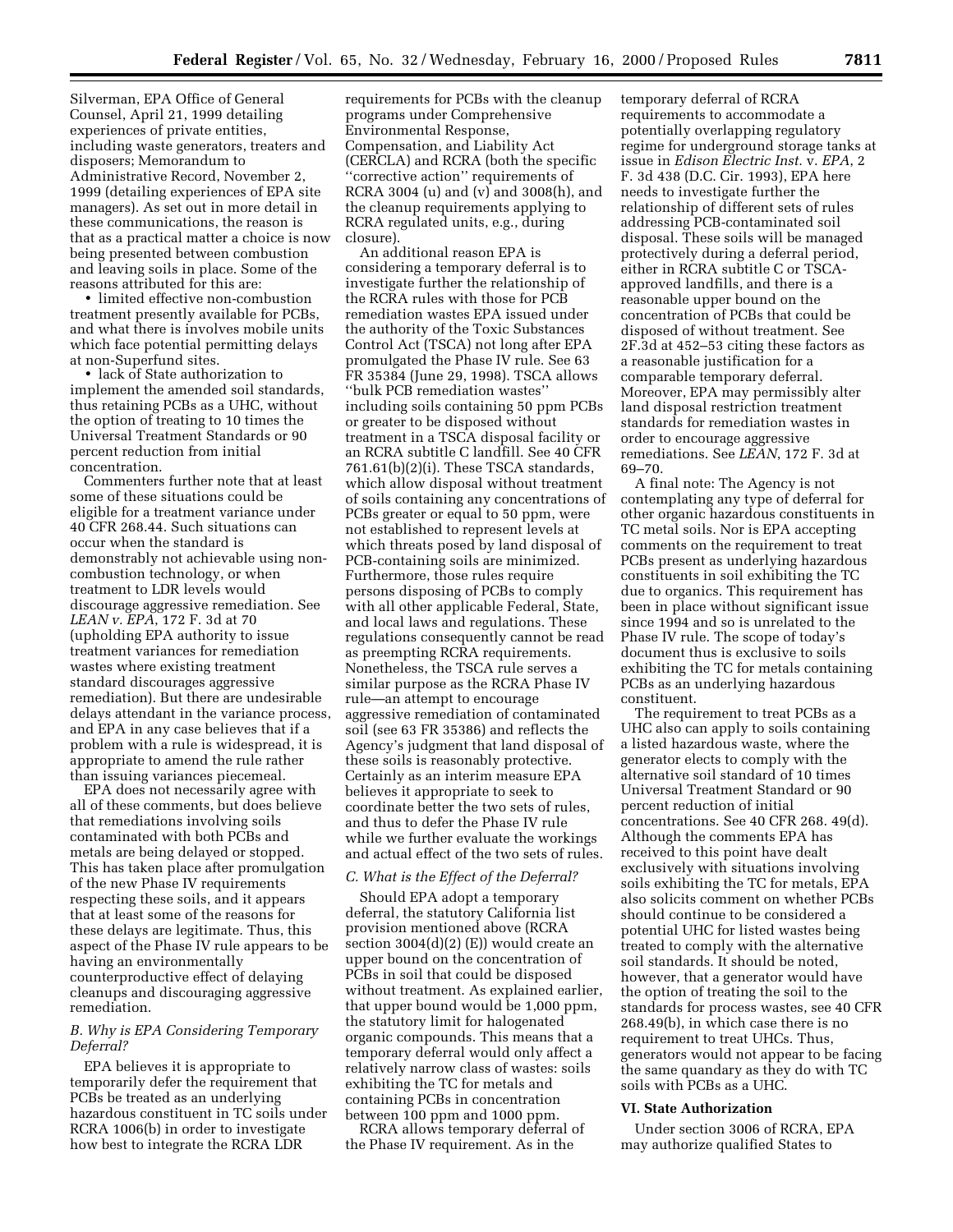administer and enforce the RCRA hazardous waste program within the State. Following authorization, we maintain independent enforcement authority under sections 3007, 3008, 3013, and 7003 of RCRA, although authorized States have enforcement responsibility. A State would become authorized for today's proposed PCB treatment standard for contaminated soil by following the approval process described under 40 CFR 271.21. See 40 CFR part 271 for the overall standards and requirements for authorization.

Like all land disposal restriction treatment standards, today's changes are proposed under the authority of 3004(g) and (m) of RCRA. These statutory provisions were enacted as part of the Hazardous and Solid Waste Amendments (HSWA) of 1984. Under section 3006(g) of RCRA, new requirements promulgated under the authority of statutory provisions added by HSWA go into effect in authorized States at the same time as they do in unauthorized States—as long as the new requirements are more stringent than the requirements a State is currently authorized to implement.

However, none of the provisions in today's proposed rule are more stringent than the existing Federal requirements. Authorized States are not required to modify their programs when we promulgate changes to Federal requirements that are less stringent than existing Federal requirements. This is because RCRA section 3009 allows the States to impose (or retain) standards that are more stringent than those in the Federal program. (See also 40 CFR 271.1(i)). Therefore, States that are authorized for the LDR program would not be required to adopt today's proposed changes, and these changes would not go into effect until the State revised its LDR program accordingly. However, if EPA finalizes the proposed temporary deferral, we would encourage States to allow compliance with today's proposed PCB treatment standard for contaminated soil if they have the ability under State law to waive existing land disposal restriction treatment standards, or if they have adopted them but are not yet authorized. Again, if a State were not currently authorized for the LDR program, we would implement this proposed treatment standard in that State.

#### **VII. Regulatory Assessments**

# *A. Executive Order 12866*

Under Executive Order 12866, (58 FR 51735 (October 4, 1993)) the Agency must determine whether a regulatory action is ''significant'' and therefore

subject to OMB review and the requirements of the Executive Order. The Order defines ''significant regulatory action'' as one that is likely to result in a rule that may:

(1) Have an annual effect on the economy of \$100 million or more or adversely affect in a material way the economy, a sector of the economy, productivity, competition, jobs, the environment, public health or safety, or State, local, or tribal governments or communities;

(2) Create a serious inconsistency or otherwise interfere with an action taken or planned by another agency;

(3) Materially alter the budgetary impact of entitlements, grants, user fees, or loan programs or the rights and obligations of recipients thereof; or

(4) Raise novel legal or policy issues arising out of legal mandates, the President's priorities, or the principles set forth in the Executive Order.

''It has been determined that this rule is not a ''significant regulatory action'' under the terms of Executive Order 12866 and is therefore not subject to OMB review.''

#### **Economic Assessment**

We estimated the costs of today's final rule to determine if it is a significant regulation as defined by the Executive Order. The analysis considered compliance cost savings from the deferral and resulted in cost savings. A detailed discussion of the methodology used for estimating the costs, economic impacts and the benefits attributable to today's final rule, followed by a presentation of the cost, economic impact and benefit results were prepared and documented in the following report: ''Economic Assessment of the Deferral of Phase IV Land Disposal Restriction Treatment Standards for Polychlorinated Biphenyls (PCBs) as an Underlying Hazardous Constituent in Contaminated Soils.'' This report can be found in its entirety in the docket for today's proposed rule. A summary of the report is provided below.

## **Methodology**

To estimate the cost savings associated with today's proposed deferral of UHC requirements for PCBcontaining hazardous soils, the Agency estimated the difference between the costs that would have been incurred in the absence of the deferral and the costs estimated under the post-regulatory environment with the deferral. The cost savings are reported in a range of savings based upon two baseline scenarios: one baseline scenario compels incineration or other thermal

treatment for TC metal PCB-containing hazardous waste soils followed by immobilization of the residue; a second baseline scenario is based upon a number of compliance alternatives, including (1) thermal treatment (e.g., incineration/thermal desorption, other); (2) nonthermal treatment (e.g., solvent extraction/soil washing, chemical dechlorination, ex-situ bioremediation, immobilization); (3) source controls (e.g., capping); (4) no site remediation; and, (5) treatability variances. The second baseline scenario models soil washing, chemical dechlorination and immobilization of the soil for half of the affected soils. The other half of the soils are modeled to be treated through thermal treatment. This baseline scenario will result in lower cost savings because the range of remedies is largely less expensive than thermal treatment.

#### **Volume Results**

The procedure for estimating the volumes of PCB-containing hazardous wastes affected by today's proposed rule is detailed in the background document ''Economic Assessment of the Deferral of Phase IV Land Disposal Restriction Treatment Standards for Polychlorinated Biphenyls (PCBs) as an Underlying Hazardous Constituent in Contaminated Soils,'' which was placed in the docket for today's proposed rule. The Agency has assumed that 60 percent of all TC metal soils with organic UHCs (104,730 tons) contain PCBs.

#### **Estimated Cost Savings**

The extent of the cost savings from the proposed deferral of LDR treatment standards for TC metal PCB-containing hazardous waste soils depends on the decision whether to remediate the site, the decision to switch to in-situ cleanup remedies (avoiding LDR treatment standards) and the decision to pursue other administrative remedies such as treatability variances. As the result, EPA has estimated the incremental treatment cost savings attributable to the deferral of the Phase IV LDR treatment standards for PCBs as a UHC in hazardous soils to total between \$35.3 million and \$86 million annually for the thermal treatment baseline—post regulatory scenario and \$33.2 million and \$55.3 million annually for the multiple remedy/response baseline-post regulatory scenario.

#### *B. Regulatory Flexibility Act*

Pursuant to the Regulatory Flexibility Act of 1980, 5 U.S.C. 601 *et seq.*, when an agency publishes a notice of rulemaking, for a rule that will have a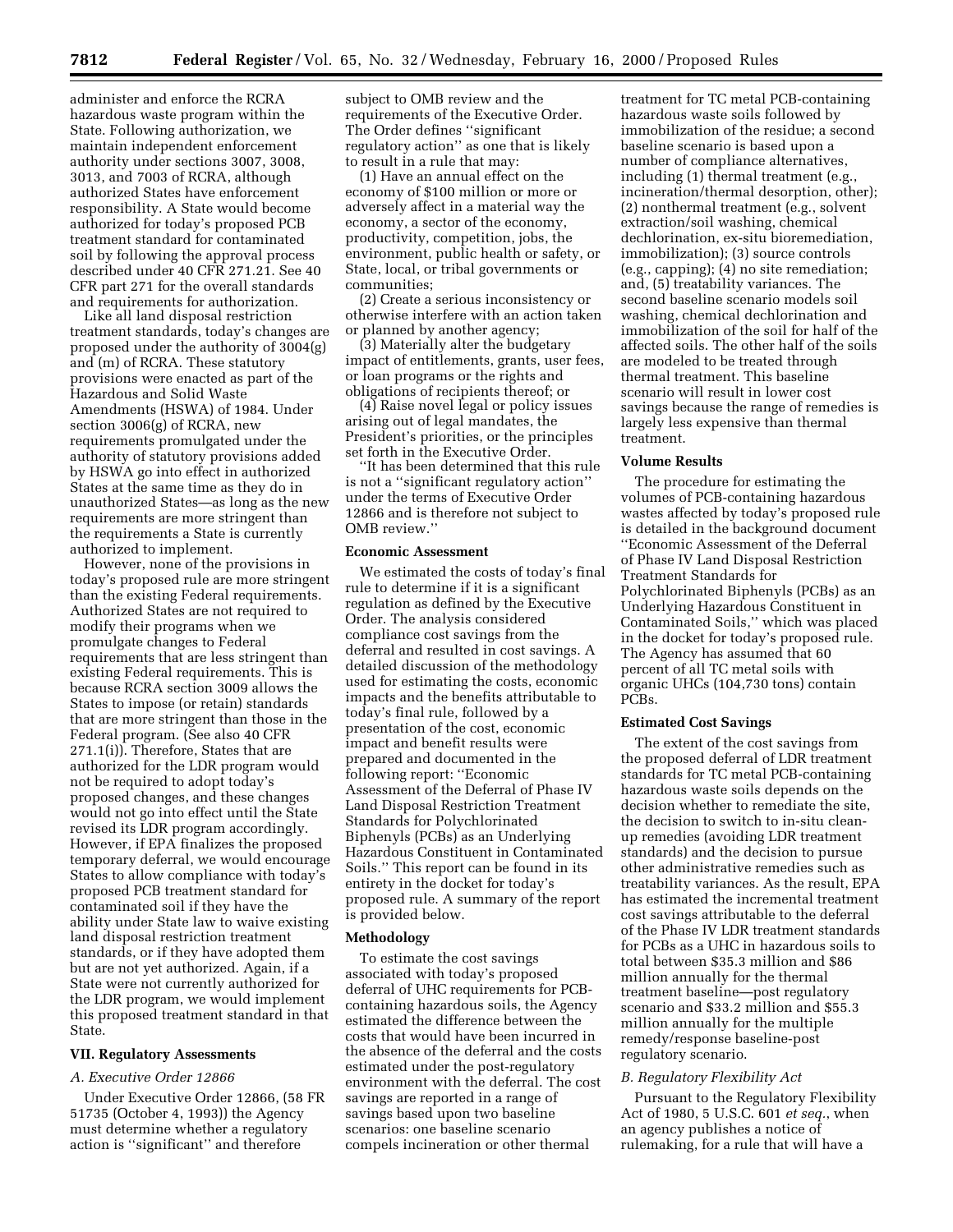significant effect on a substantial number of small entities, the agency must prepare and make available for public comment a regulatory flexibility analysis that considers the effect of the rule on small entities (i.e., small businesses, small organizations, and small governmental jurisdictions). The overall economic impact of today's proposed rule to defer LDR treatment standards for TC metal PCB-containing hazardous waste soils results in cost savings ranging from \$33.2 million to \$86 million. For the reasons stated above in the estimated cost savings discussion of section X.A.3, the Agency does not believe that today's proposed rule will have a significant impact on a substantial number of small entities.

### *C. Unfunded Mandates Reform Act*

Title II of the Unfunded Mandates Reform Act of 1995 (UMRA), Public Law 104–4, establishes requirements for Federal agencies to assess the effects of their regulatory actions on State, local, and tribal governments and the private sector. Under section 202 of the UMRA, EPA generally must prepare a written statement, including a cost-benefit analysis, for proposed and final rules with ''Federal mandates'' that may result in expenditures to State, local, and tribal governments, in the aggregate, or to the private sector, of \$100 million or more in any one year. Before promulgating an EPA rule for which a written statement is needed, section 205 of the UMRA generally requires EPA to identify and consider a reasonable number of regulatory alternatives and adopt the least costly, most costeffective or least burdensome alternative that achieves the objectives of the rule. The provisions of section 205 do not apply when they are inconsistent with applicable law. Moreover, section 205 allows EPA to adopt an alternative other than the least costly, most cost-effective or least burdensome alternative if the Administrator publishes with the final rule an explanation why that alternative was not adopted. Before EPA establishes any regulatory requirements that may significantly or uniquely affect small governments, including tribal governments, it must have developed under section 203 of the UMRA a small government agency plan. The plan must provide for notifying potentially affected small governments, enabling officials of affected small governments to have meaningful and timely input in the development of EPA regulatory proposals with significant Federal intergovernmental mandates, and informing, educating, and advising small governments on compliance with the regulatory requirements.

EPA has determined that this rule does not include a federal mandate that may result in estimated costs of \$100 million or more to either state, local, or tribal governments in the aggregate. The rule would not impose any federal intergovernmental mandate because it imposes no enforceable duty upon state, tribal or local governments. States, tribes and local governments would have no compliance costs under this rule. It is expected that states will adopt this rule, and submit it for inclusion in their authorized RCRA programs, but they have no legally enforceable duty to do so. For the same reasons, EPA also has determined that this rule contains no regulatory requirements that might significantly or uniquely affect small governments. In addition, as discussed above, the private sector is not expected to incur costs exceeding \$100 million. Thus, today's rule is not subject to the requirements of sections 202 and 205 of UMRA.

#### *D. Paperwork Reduction Act*

The information collection requirements in this proposed rule have been submitted for approval to the Office of Management and Budget (OMB) under the Paperwork Reduction Act, 44 U.S.C. 3501 *et seq.* EPA has prepared and Information Collection Request (ICR) document: OSWER ICR No. 1442.15 (LDR PhaseIV), and a copy may be obtained from Sandy Farmer by mail at OPPE Regulatory Information Division; U.S. Environmental Protection Agency (2137); 401 M St., SW; Washington, D.C. 20460, by email at farmer.sandy@epamail.epa.gov, or by calling (202) 260–2740. A copy may also be downloaded off the internet at http:/ /www.epa.gov/icr.

EPA believes the changes in this proposed rule to the information collection do not constitute a substantive or material modification. This proposed rule would not change any of the information collection requirements that are currently applicable RCRA Land Disposal Restrictions Phase IV except to possibly reduce those requirements by requiring fewer references to PCBs. There is no net increase in recordkeeping and reporting requirements (if anything, there may be a slight decrease, as just noted). As a result, the reporting, notification, or recordkeeping (information) provisions of this rule will not need to be submitted for approval to the Office of Management and Budget (OMB) under section 3504(b) of the Paperwork Reduction Act, 44 U.S.C. 3501 *et. seq.*

# *E. Executive Order 13045: Protection of Children from Environmental Health Risks and Safety Risks*

Executive Order 13045: ''Protection of Children from Environmental Health Risks and Safety Risks'' (62 FR 19885, April 23, 1997) applies to any rule that: (1) is determined to be ''economically significant'' as defined under Executive Order 12866, and (2) concerns an environmental health or safety risk that EPA has reason to believe may have a disproportionate effect on children. If the regulatory action meets both criteria, the Agency must evaluate the environmental health or safety effects of the planned rule on children, and explain why the planned regulation is preferable to other potentially effective and reasonably feasible alternatives considered by the Agency.

This proposed rule is not subject to the Executive Order because it is not economically significant as defined in Executive Order 12866, and because the Agency does not have reason to believe the environmental health or safety risks addressed by this action present a disproportionate risk to children. The public is invited to submit or identify peer-reviewed studies and data, of which the agency may not be aware, that assessed results of early life exposure that may result from this activity.

# *F. National Technology Transfer and Advancement Act*

Section 12(d) of the National Technology Transfer and Advancement Act of 1995 (''NTTAA''), Public Law 104–113, section 12(d) (15 U.S.C. 272 note) directs EPA to use voluntary consensus standards in its regulatory activities unless to do so would be inconsistent with applicable law or otherwise impractical. Voluntary consensus standards are technical standards (e.g., materials specifications, test methods, sampling procedures, and business practices) that are developed or adopted by voluntary consensus standards bodies. The NTTAA directs EPA to provide Congress, through OMB, explanations when the Agency decides not to use available and applicable voluntary consensus standards.

This proposed rulemaking does not involve technical standards. Therefore, EPA is not considering the use of any voluntary consensus standards.

# *G. Executive Order 12898: Environmental Justice*

Under Executive Order 12898, ''Federal Actions to Address Environmental Justice in Minority Populations and Low-Income